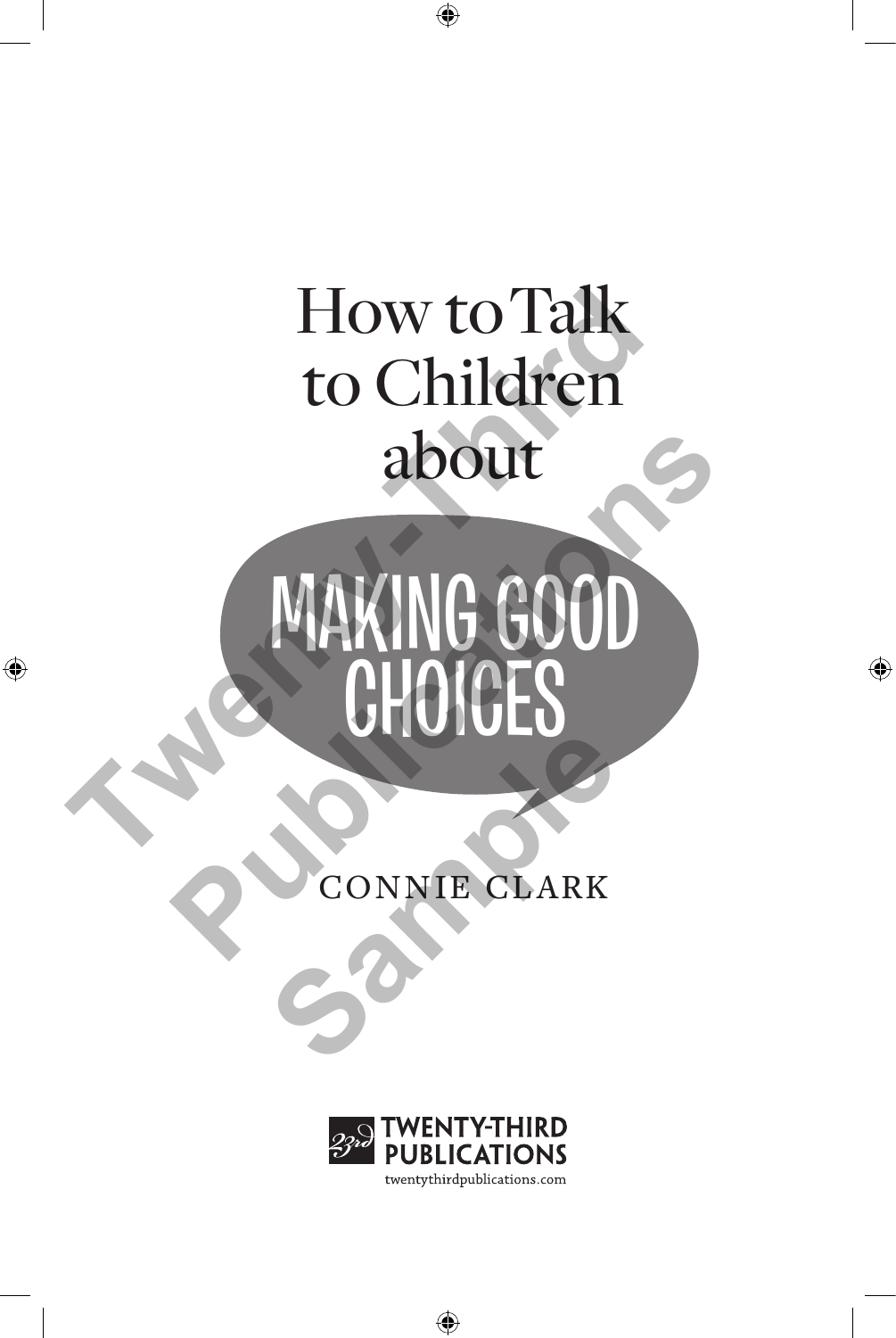## **Introduction**

"How do I talk to my child about…?" This is not an uncommon question among parents as well as teachers and catechists. Abstract concepts, hard-tobroach subjects, and sensitive issues all require a particular kind of language that gives a child enough information without being overly complex or confusing. The same is true for aspects of our faith. How do we talk to children about the great big concept of God or about the life, ministry, death, and resurrection of Jesus? How do we explain the gestures, symbols, and ritual of the Mass or approach issues of morality and making sound choices? **Introduction**<br>
"How do I talk to my child about...?" This is r<br>
an uncommon question among parents as well<br>
teachers and catechists. Abstract concepts, hard-<br>
broach subjects, and sensitive issues all requir<br>
particular k "How do I talk to my child about...?" This is not<br>an uncommon question among parents as well as<br>teachers and catechists. Abstract concepts, hard-to-<br>broach subjects, and sensitive issues all require a<br>particular kind of la

This series of books provides parents as well as teachers and catechists with a range of questions about these topics. Each one offers terminology relatable to a young child's experience as well as family activities to stimulate further conversation and comprehension. In sharing these responses, you are likely to find yourself more than capable of talking to your child about these and other topics of faith and practice. For exact of about the fire, immatry, according to explain the fire, immatry, according to the Mass or a<br>ses of morality and making sound choic<br>this series of books provides parents a<br>thers and catechists with a range of q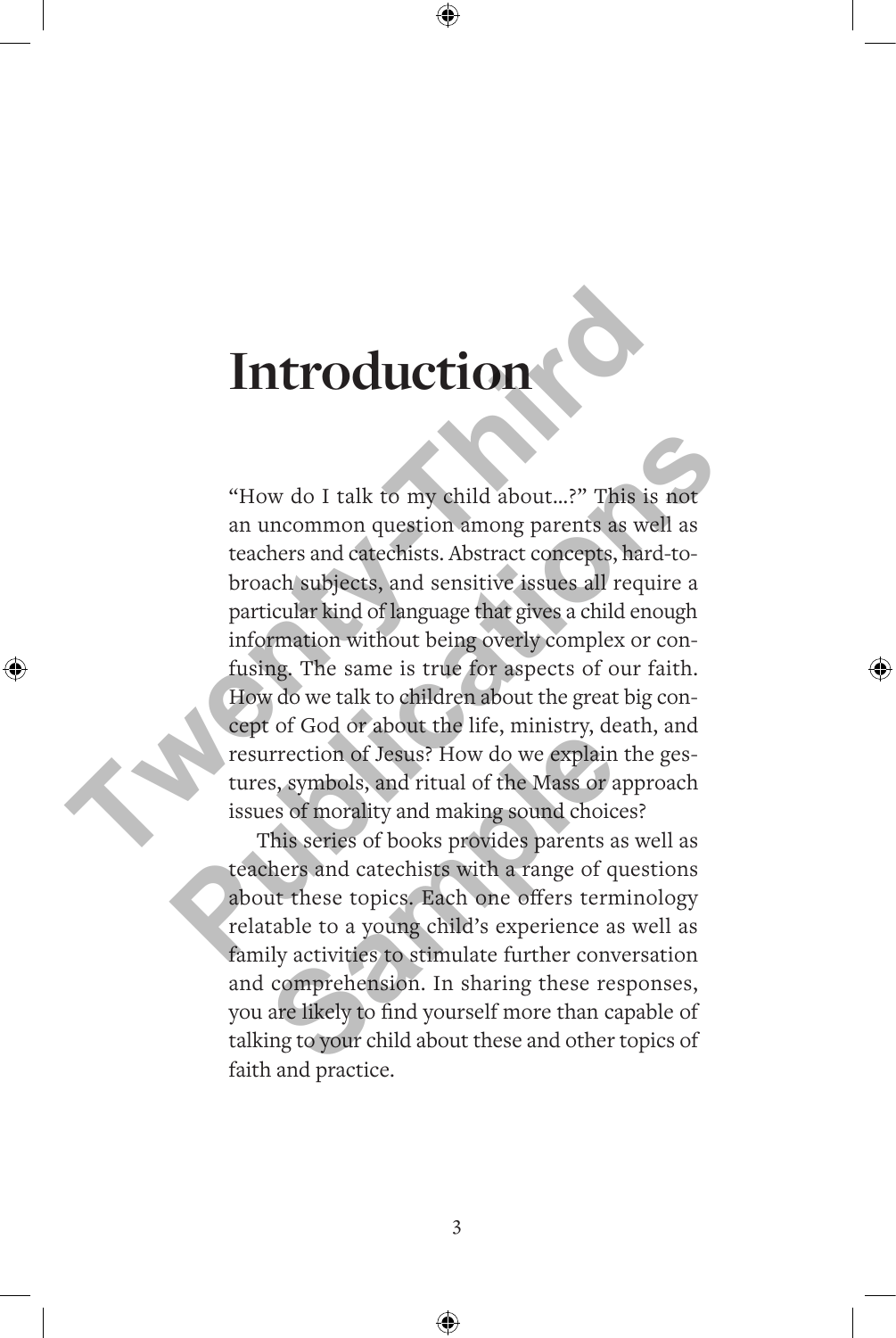### *But I didn't do it.* **Helping children tell the truth**

#### **For your information**

You're at the playground with your kids and you look away for a second. Suddenly your older child shouts, "I didn't do it," as your toddler runs sobbing toward you. You see the goose egg forming on his little forehead and the bucket still in your daughter's hand. You can pretty much surmise what's happened, but your daughter insists she didn't do it.

We lie. We all do. The Bible is full of stories about people who lie. Think of Jacob and his falsely furry arms to curry his father's favor. Think of St. Peter in the courtyard, lying about knowing Jesus. Sometimes it's hard for anyone, whether you're an Apostle or a seven-year-old, to remember that Jesus says, "I am the truth." The lack of impulse control that led your child to smack her sweet little brother with a bucket is also what makes her cover her tracks to avoid punishment. So it's pointless and even unfair for parents to demand the truth in the heat of a moment like this. We only feed that fear and goad our kids into more lying and anger. Remember that the more Peter is pressed into a corner, the more his rage grows. He even curses. The Bible doesn't excuse falsehoods, and we read that Peter wept bitterly later on. But the Bible also records a beautifully redemptive conversation after the resurrection, in which Jesus asks Peter three times, "Do you love me?" Then Jesus gives Peter an important new task. That conversation holds the key to handling these situations. **The Case of the Case of the School and School and School and School and School and School and School and School and School and School and School and School and School and The Unit of the School and the bucket still in you your information**<br>
Yes at the playground with your kids and you look away for a<br>
Ind. Suddenly your older child shouts, "I didn't do it," as your<br>
Iler runs sobbing toward you. You see the goose egg forming<br>
is little for For Freehoff the county and, sying about the right of the county of the right<br>c-old, to remember that Jesus says, "I are control that led your child to small<br>with a bucket is also what makes her covers the proof of the tru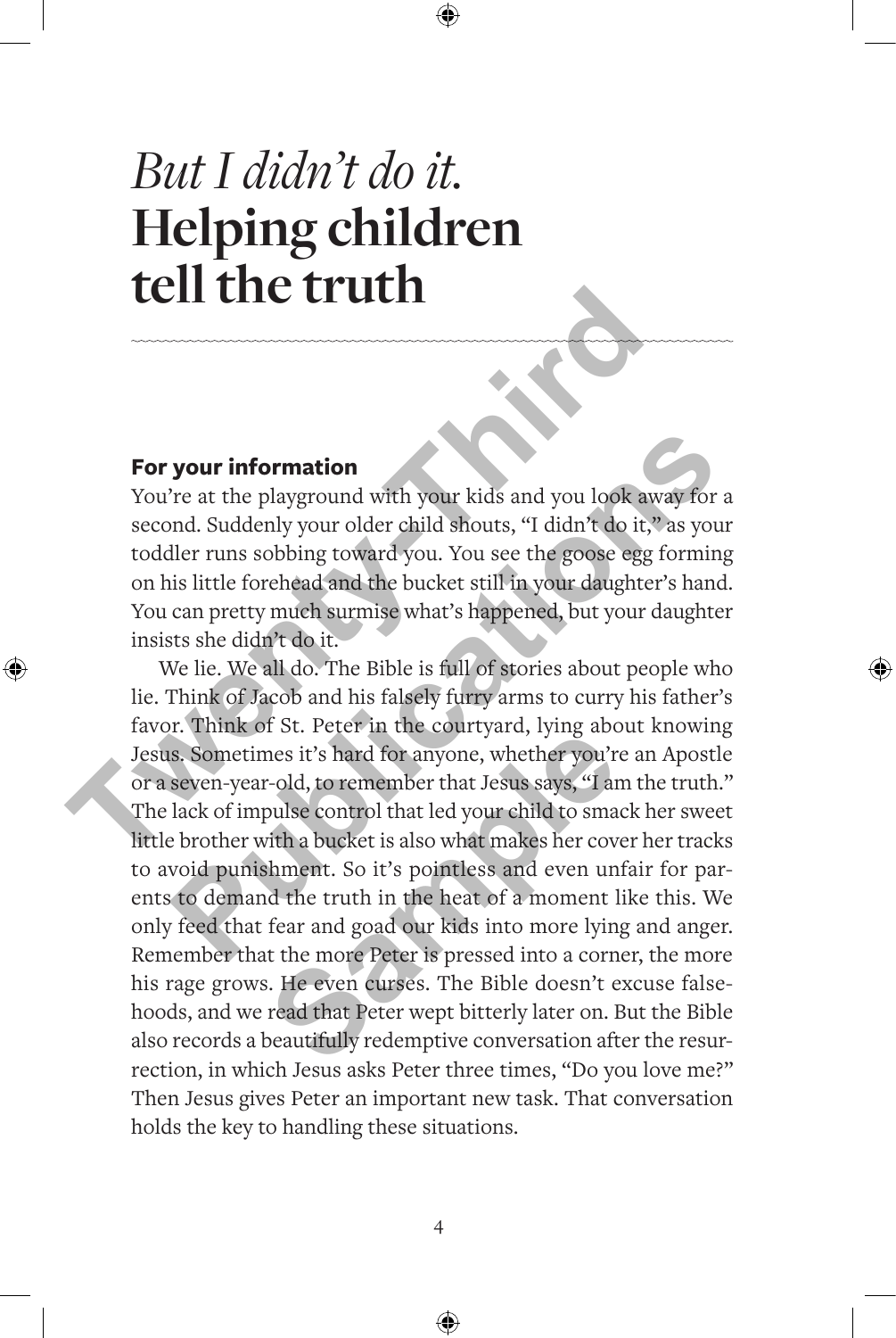#### **Talking to your child about honesty**

In a scenario like the one here, you could start by acknowledging what's happening. You might say something like, "I can see that you're upset. But your brother is hurting right now. Can you help me make him feel better? Go and get his special toy for him." This helps your child focus on the one who needs help, and it buys everyone some time as you comfort the

child who is hurting. Once everyone has calmed down, you can say something to your child like, "We all make mistakes. Is there anything you want to tell me about what happened?" Talk about how much Jesus loves us and how much he wants us to tell the truth. This isn't about punishment or guilt, but helping your child make a more loving choice next time. So say something like, "If you were angry with your brother, what do you think you could have done differently?" That gives your child a chance to solve a problem. Like Jesus with Peter, you show your confidence in your child's ability to come clean and do the right thing. **Share the story of Peter's denial of Jesus and explain that after Jesus rose from the dead he gave Peter a second chance (John 21:15–19). Ask your kids how they would respond to Peter. Would they give him a second chance, like Jesus did?** This helps your child focus on the one who needs he<br>buys everyone some time as you comfort the<br>child who is hurting. Once everyone<br>has calmed down, you can say<br>something to your child like.<br>"We all make mistakes. Is<br>"We al From the distance of Jesus and there anything you want<br>
You tell me about what<br>
in that after Jesus ross<br>
from the dead he gave Peter<br>
second chance (John 21:15–19<br>
now much Jesus loves us<br>
the truth. This isn't<br>
second to Figures, the you were angly with<br>example the set of the specific specifical and the view of the right thing.<br>Show your confidence in your child's<br>lot the right thing.<br>**ther**<br>we love you. Whenever we think it might b<br>blamed

#### **Pray together**

*Lord Jesus, we love you. Whenever we think it might be better to lie and not get blamed for something, give us your grace to remember how much you love us, so we can be strong and tell the truth.*